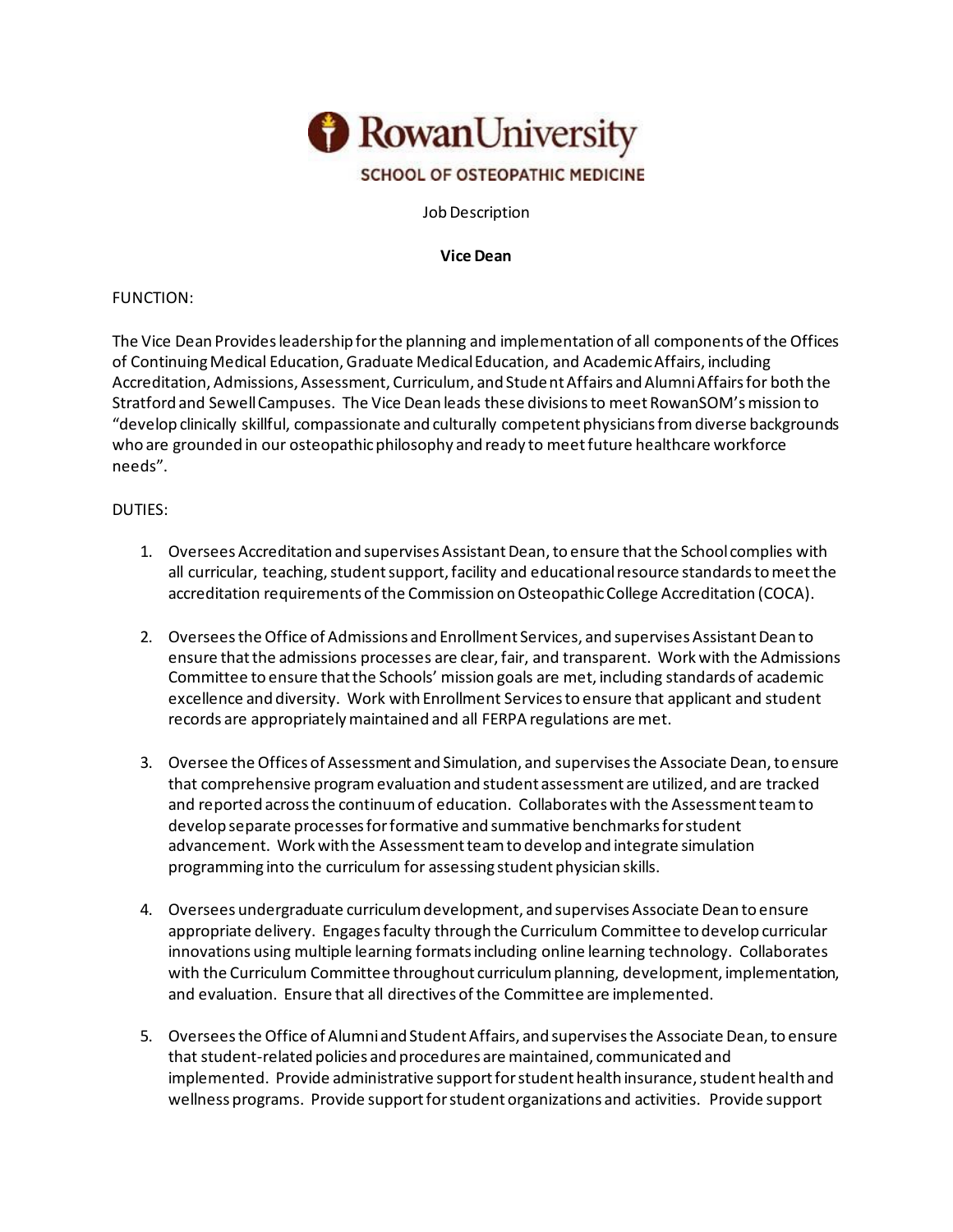for the RowanSOM Alumni Association, and maintain effective communications and relationships with the alumni community. Maintain related databases for outcomes assessment and reporting.

- 6. Collaborates with Academic Affairs at Stratford and Campus Dean at Sewell to coordinate curricular efforts. Combines and consolidates curriculum where appropriate to do so. Initiates opportunities for inter-professional education and training. Ensures appropriate student evaluation techniques are utilized. Integrates measures of competency into student evaluations. Develops separate processes for formative and summative evaluations.
- 7. Oversee strategic growth and development of continuing medical education. Works with leaders of other health sciences disciplines to develop innovative and interdisciplinary continuing education programming.
- 8. Supervise RowanSOM's Graduate Medical Education (GME) and the execution of its residency programs, including the residency application and selection process, to ensure high-quality medical training in collaboration with our hospital partners. Work with GME staff to support our affiliate hospitals in their efforts to achieve Osteopathic Recognition and to ensure the continuum of Osteopathic education. Support hospital partners to develop and expand GME programs.
- 9. Oversees the administrative activities of Continuing Medical Education, Academic Affairs, and Graduate Medical Education, including budget forecasting, development, management, and approval.
- 10. Lead RowanSOM strategic planning as it relates to Continuing Medical Education, Academic and Student Affair, and Graduate Medical Education goals.
- 11. Collaborates with the leadership for the graduate school and research to meet institutional goals for research and program development. Encourages faculty and staff to pursue extramural grants to develop and publish educational research and continually innovate and foster strategic growth.
- 12. Represents the School in University activities related to academic issues, such as meetings of education deans from other schools and leaders of regional hospital systems to build strategic relationships, and increase visibility and growth of our programs.
- 13. Other duties as assigned.

Rowan University and the School of Osteopathic Medicine promote a diverse community that begins with students, faculty, staff and administration who respect each other and value each other's dignity. By identifying and removing barriers and fostering individual potential, Rowan will cultivate a community where all members can learn and grow. The Rowan University community is committed to a safe environment that encourages intellectual, academic, and social interaction and engagement across multiple intersections of identities. Creating and maintaining a caring community that embraces diversity in its broadest sense is among the highest priorities.